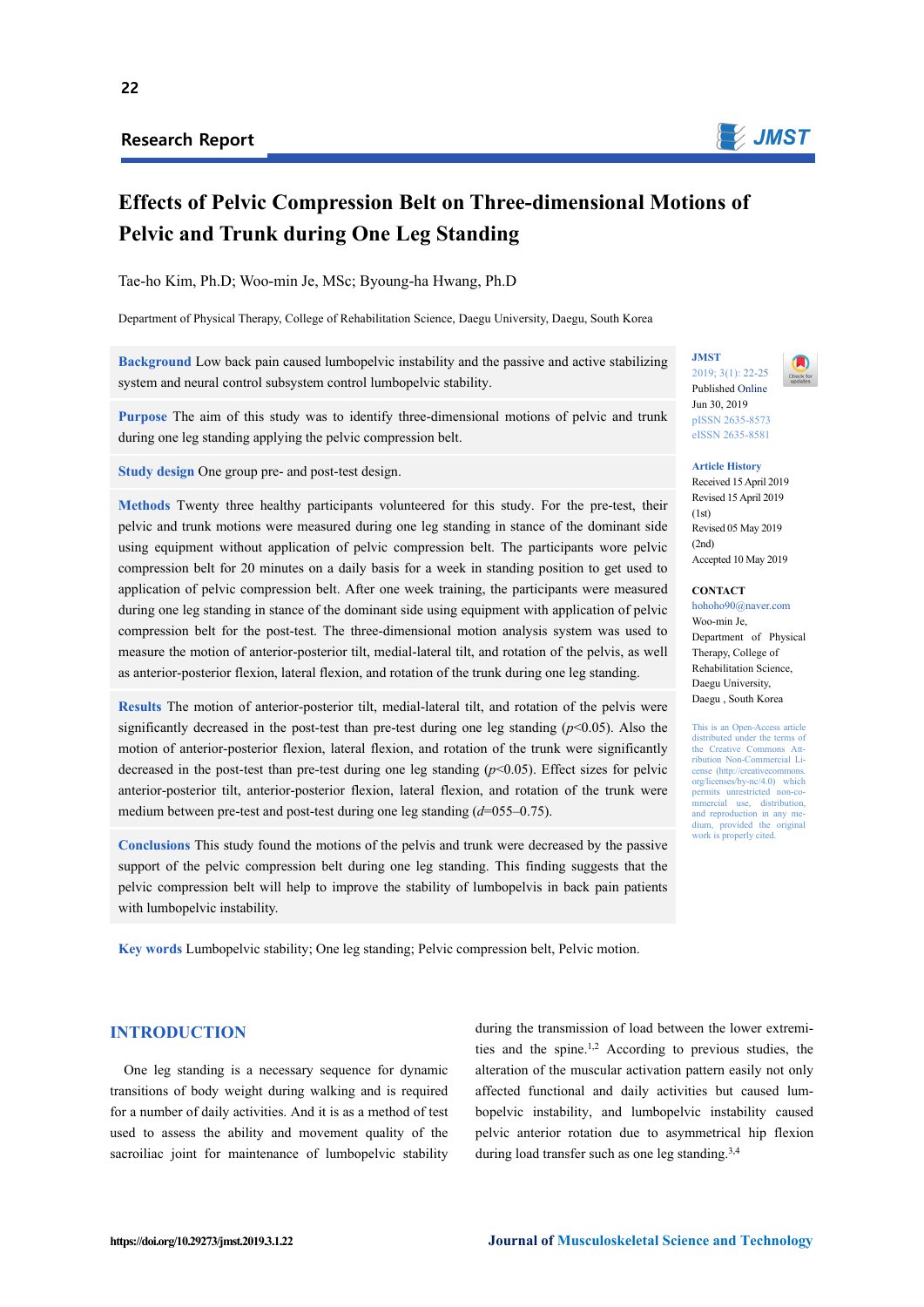The passive support for lumbopelvic region could be optimized by therapeutic exercises with a pelvic compression belt (PCB). A previous study reported that PCB influenced sacroiliac joint laxity and lumbosacral angle as well as lumbopelvic muscle strength, muscle activity and pain.5 It demonstrated that PCB compressed the articular surface of the sacroiliac joint and increased stability on sacroiliac joint and lumbopelvic region. Use of the PCB also enabled performance of active straight leg raising test with few difficulties in women with pelvic girdle pain.<sup>6</sup> Therefore, it is often recommended that patients suffering from sacroiliac joint pain wear the PCB while walking and standing.

Many researchers have investigated the effect of PCB on diverse variables including the active straight leg raising test, muscle activity associated with lumbopelvic region and hip joint, muscle activation patterns, biomechanical influence of muscles and ligament forces, form closure, force closure and neuromotor control.3,5 There have been some studies to investigate the correlation of one leg standing with motions of pelvis and trunk<sup>1,7</sup> or factors influencing motions during one leg standing<sup>8</sup>, however no study applying PCB respectively to stabilize lumbopelvic region in association with motions during one leg standing has been reported. The aim of this study was to identify threedimensional motions of pelvic and trunk during one leg standing applying the pelvic compression belt.

## **METHODS**

#### **Participants**

Twenty three healthy participants (M=15, *F*=8) read consent and volunteered for this study. The average age of participants was 25.00±2.39 years, the height was 170.70  $\pm 8.45$  cm, the weight was 65.97 $\pm 11.84$  kg, and dominant leg was 12 right side and 11 left side. Exclusion criteria included the history or presence of pain on back, pelvis, leg or foot, as well as of deformities, leg length discrepancy, acute trauma, surgery for the lower extremities or back, sacroiliac joint or balance impairment. This study was approved by the Institutional Review Board of Daegu University.

## **Measurement of three-dimensional motion**

The three-dimensional motion analysis system (CMS 70P, Zebris Medizintechnik, Gmbh, Isny, Germany) was used to measure the motion of anterior-posterior tilt, medial-lateral tilt, and rotation of the pelvis, as well as anterior-posterior flexion, lateral flexion, and rotation of the trunk during OLS.

A set of triple markers for measurement of motions of the pelvis was placed at the midpoint between right and left ASIS using an elastic Velcro strip. Other triple markers were aligned vertically to the midline of the trunk to measure motions of the trunk. The measuring sensor was located at a distance of 1 meter from the participant.<sup>8</sup> The sampling rate for this study was 20 Hz and used 6 markers, 6 angles, and 80 degrees of inclination. Windata 2.19.44 software was used for data analysis. The unit of motion was degree (°).

#### **Procedure**

For the pre-test, their pelvic and trunk motions were measured during one leg standing in stance of the dominant side using equipment without application of PCB. The PCB (JEONGLIB O&P Inc., Seoul, Korea)(Figure 1) consists of the elastic band type and inelastic Velcro type. The participants wore PCB for 20 minutes on a daily basis for a week in standing position to get used to application of PCB. After one week training, the participants were measured during one leg standing in stance of the dominant side using equipment with application of PCB for the post-test. The PCB was positioned just below the ASIS.<sup>9</sup> In the present study, the PCB was maximally tightened by an examiner without any discomfort to participants.

For the starting position of the one leg standing, the participant was asked to maintain the standing position comfortably, with both feet on the line for 5 seconds. When the examiner signaled, the subject lifted the non-dominant hip, which was flexed to 60 degrees in the sagittal plane, while the lower leg was hung with the ankle joint vertically in a relaxed position for 5 seconds (Figure 1). If the lifted foot touched the standing leg or the floor it was considered that balance was disturbed, and the one leg standing test was repeated. A resting period of 1 minute was provided between trials and the mean value of three trials was used for statistical analysis. All participants were asked to become



Figure 1. One leg standing with pelvic compression belt. (A) pelvic compression belt, (B) double leg standing and (C) one leg standing.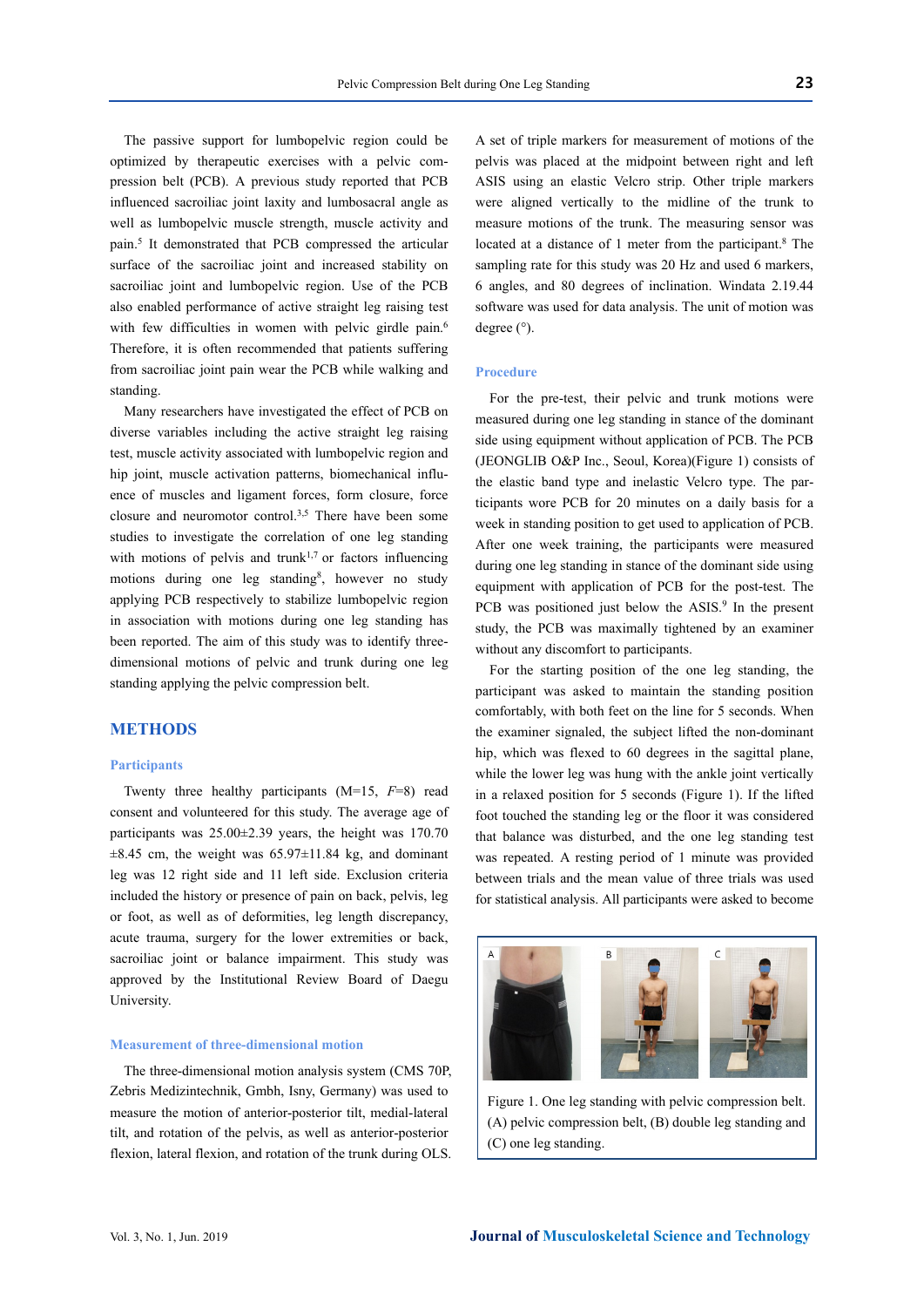accustomed to standing with one leg before initiation of the one leg standing test.

## **Statistical analysis**

The Shapiro-Wilk test was used to test for a normal distribution. The paired *t*-test was used to compare the differences in pelvic and trunk motions between pre-test and post-test. Cohen's d was calculated to measure the size of the mean difference between pre-test and post-test. The level of statistical significance was set at  $p<0.05$ . The Statistical Package for the Social Sciences (SPSS) version 23.0 (SPSS, Inc., Chicago, IL, USA) software was used for the statistical analysis.

## **RESULTS**

The motion of anterior-posterior tilt  $(-1.65 \pm 1.97)$ , medial-lateral tilt  $(-0.77 \pm 1.32)$ , and rotation  $(-0.70 \pm 1.53)$ of the pelvis were significantly decreased in the post-test than pre-test during one leg standing  $(p<0.05)$  (Table 1) (Figure 2). Also the motion of anterior-posterior flexion (– 2.36 $\pm$ 2.12), lateral flexion (-1.60 $\pm$ 1.77), and rotation (-1.31±1.56) of the trunk were significantly decreased in the post-test than pre-test during one leg standing  $(p<0.05)$ (Table 1) (Figure 2). Effect sizes for pelvic anteriorposterior tilt, anterior-posterior flexion, lateral flexion, and rotation of the trunk were medium between pre-test and post-test during one leg standing (*d*=055–0.75) (Table 1).

## **DISCUSSION**

The study aimed to identify three-dimensional motions of pelvic and trunk during one leg standing applying the pelvic compression belt. All motions of pelvis and trunk were significantly decreased after applying the pelvic compression belt during one leg standing. Arumugam et al reported that the PCB can provide stability to the lumbopelvic region and the application of PCB influenced sacroiliac joint laxity



and mobility by compressing the articular surface of the sacroiliac joint.<sup>5</sup> It was considered that the passive support of the PCB contributed to lumbopelvic stability and resulted in the decreases of all pelvic and trunk motions during one leg standing.

Previous studies have reported that lumbopelvic stability is controlled by three subsystems. Osseo-ligaments and capsules in the spinal column achieve the passive stabilizing system, while active stabilizing is achieved by spinal muscles and neural control subsystems.10,11 Dysfunction within any of these systems could result in an injury to a component of the system, compensation of the other systems, or long-term adaptations, all of which could represent causes of impaired lumbopelvic stability.10 Several researchers have shown that lumbopelvic stability is contributed by the longitudinal sling such as multifidus and long head of biceps femoris, posterior oblique sling such as latissimus dorsi and gluteus maximus and anterior oblique sling such as external oblique, internal oblique, and transversus abdominis.12–14 In an optimal stability of the

Table 1. Comparison for pelvic and trunk motions in pre-test and post-test (*n*=23)

| Motions $(°)$                    | Pre-test         | Post-test       | $\mathbf{f}$ | $\boldsymbol{p}$ | Effect size $d$ |
|----------------------------------|------------------|-----------------|--------------|------------------|-----------------|
| Pelvic anterior-posterior tilt   | $9.76 \pm 1.24$  | $8.11 \pm 1.88$ | 4.01         | $0.00^*$         | 0.73            |
| Pelvic medial-lateral tilt       | $6.79 \pm 2.19$  | $6.02 \pm 2.23$ | 2.80         | $0.01^*$         | 0.25            |
| Pelvic rotation                  | $4.59 \pm 1.35$  | $3.89 \pm 1.58$ | 2.18         | $0.04^*$         | 0.34            |
| Trunk anterior-posterior flexion | $11.49 \pm 3.37$ | $9.13 \pm 2.62$ | 5.33         | $0.00^*$         | 0.55            |
| Trunk lateral flexion            | $6.10 \pm 1.50$  | $4.50 \pm 1.62$ | 4.35         | $0.00^*$         | 0.72            |
| Trunk rotation                   | $6.35 \pm 1.85$  | $5.04 \pm 1.52$ | 4.03         | $0.00^*$         | 0.55            |